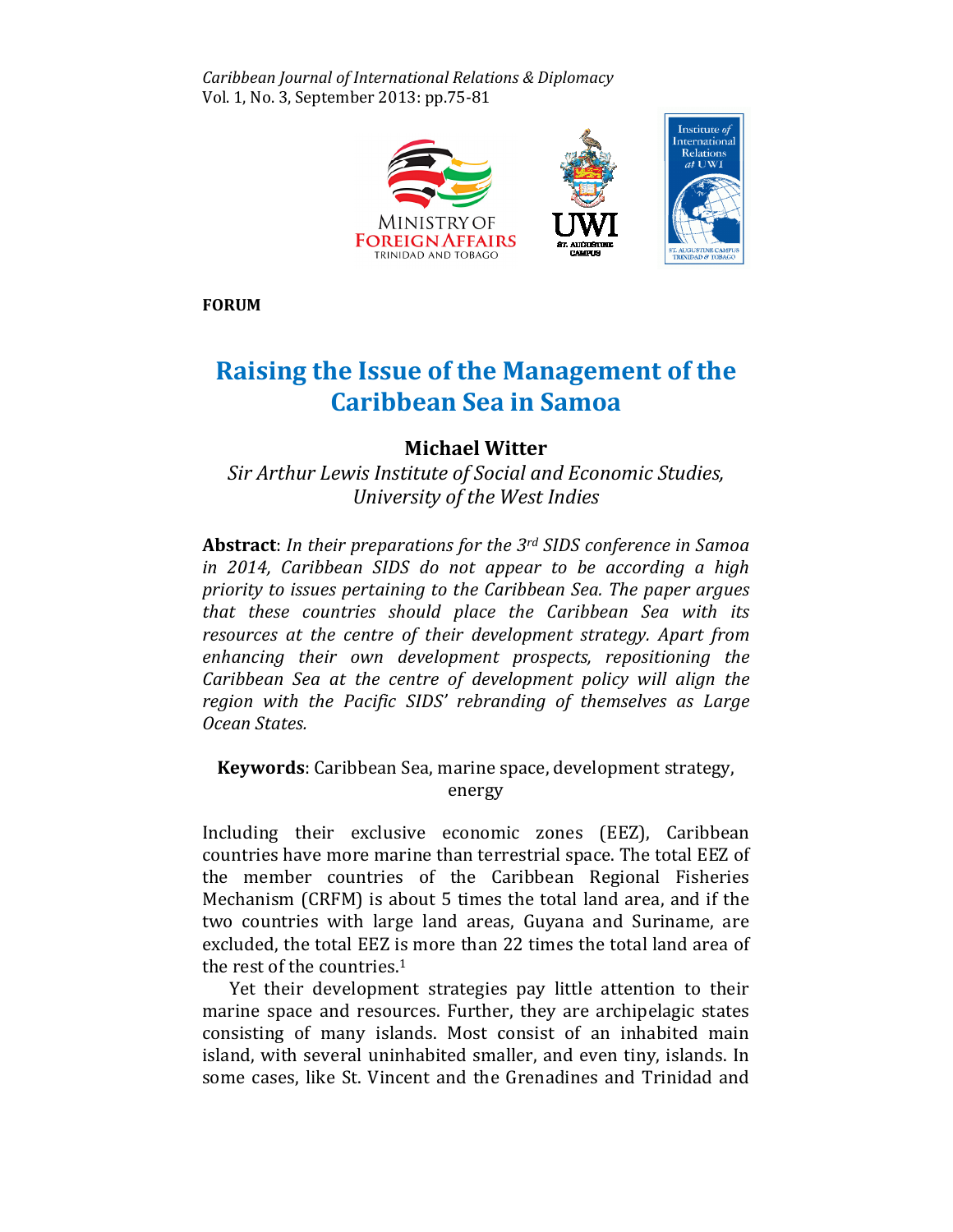Tobago, some minor islands are also inhabited. The continental territories, Belize, Guyana, and Suriname, also have islands attached to them, and in the case of Guyana, there is an island in the Essequibo River that is larger than Barbados. If their policy-makers viewed these countries as archipelagos, then the Caribbean Sea in the spaces between the landmasses would be more likely to be central to their visions of their respective countries. Instead, the focus on the main island or continental landmass tends to ignore the lesser islands, especially those that are uninhabited. As a result, the Caribbean Sea falls outside of their vision and planning, and more often than not, it is seen as the means of disconnection from, rather than the connection to, other regional countries.

Jamaica, for example, has several reasons to pay attention to the Caribbean Sea in its policy processes. The International Seabed Authority established under the Law of the Sea is located downtown Kingston. Only recently, the Secretary-General of the organization bemoaned the fact that the Jamaican public was unaware of its existence. Likewise, it is not generally known that the Regional Coordinating Unit of UNEP's Caribbean Action Plan is cited in Kingston. Jamaica has a functioning Council for Ocean and Coastal Zone Management, but it is primarily focused on the coast of the main island.

Development plans rarely mention even the Pedro Cays, the largest off-shore fishing banks, and by far the most economically important of the smaller islands. By implication, the coastal resources of these smaller islands have not been seen as sufficiently important for inclusion in national plans. Parenthetically, two small islands – Large Goat Island and Small Goat Island – are the centre of controversy in 2013 over whether the Government should grant these islands and contiguous areas to a Chinese company that is seeking to invest in logistic hub facilities in Jamaica. The Government is promoting this 'large investment' project as a boost to the economy's earnings of foreign exchange and employment. Critics argue that the islands are located in a Protected Area and a Ramsar site, that the project will disrupt a fragile marine and coastal environment, and that there are other locations that will be better suited for such a mega-project. It is the first time many Jamaicans have even heard the names of these islands, much less their importance to the local environment.

In the wider Caribbean Region, countries have committed to collaboration in ocean governance since the United Nations Conference on the Environment and Development (UNCED)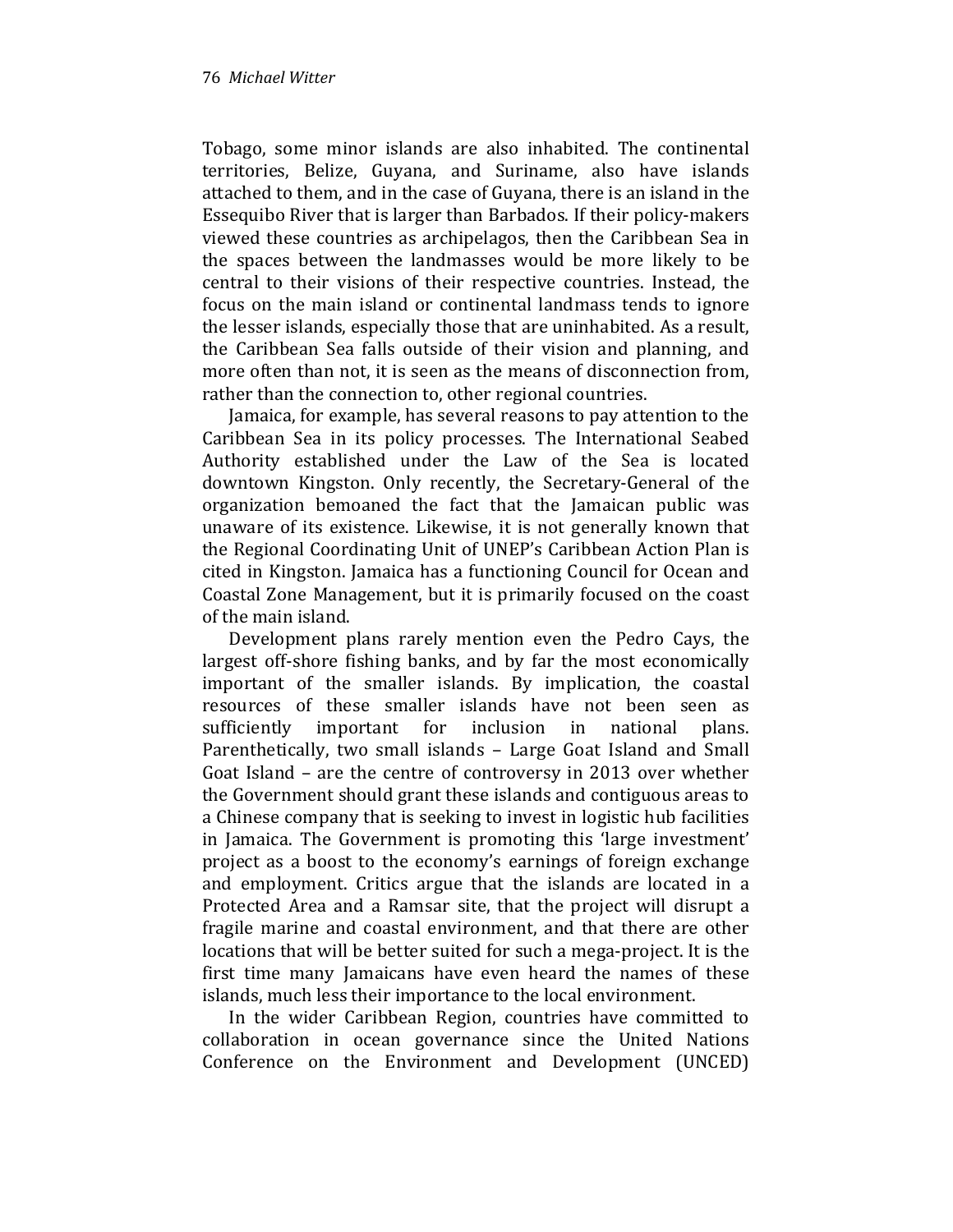through Agenda 21, the Convention on Biological Diversity (CBD), the Barbados Programme of Action (BPOA) and many other multilateral agreements.<sup>2</sup> In fact, there is a network of regional organizations that have something to do with the Caribbean Sea.<sup>3</sup>

In 2008, the Association of Caribbean States (ACS) launched the Caribbean Sea Commission to promote and oversee the sustainable use of the Caribbean Sea. Five years later, Caribbean SIDS still need to recognize the coordinating role of the Commission and to fund its secretariat. While a mechanism to manage the common marine resources has been posited, without the necessary recognition and resources, the Commission cannot function effectively, and the unsustainable practices that threaten the Caribbean Sea will continue unabated. This neglect is probably due to the fiscal constraints faced by the states as well as the narrow focus of the policy-makers on developing the terrestrially based economic activities.

A year before the 3rd Conference of SIDS in Samoa in 2014, it is not clear whether the Caribbean SIDS intend to raise issues about the Caribbean Sea. The Caribbean Sea appeared as one of several topics in panel 5 on day 1 of the planned 3-day regional Caribbean SIDS conference in Kingston in July 2013. Similarly, not much attention was paid to the Sea in Jamaica's national consultations in preparation for Samoa.

In a document prepared by CARICOM for a Council of Trade and Economic Development (COTED) meeting in June 2013, climate change and sea level rise appears in several places as an issue, and in one place, the Sea itself is referred to as an asset:

Most Caribbean SIDS generally have limited resources, many of which are heavily exploited; they also possess hitherto, unexploited natural capital including mineral resources in terrestrial areas, EEZs and the deep sea as well as hydrocarbons, virgin fish stocks and potential pharmaceutical products.<sup>4</sup>

Thus, CARICOM, the organization mandated to chart the paths to regional integration drew the attention of the leading policymakers of the member states to the resources of the 'EEZs and the deep sea', and highlighted their importance by noting that the Caribbean SIDS had limited resources. It is not that the policymakers were unaware of these resources, nor the scarcity of resources in general for the region's development. Instead, it appears to be a terrestrial bias to the prevailing ideology of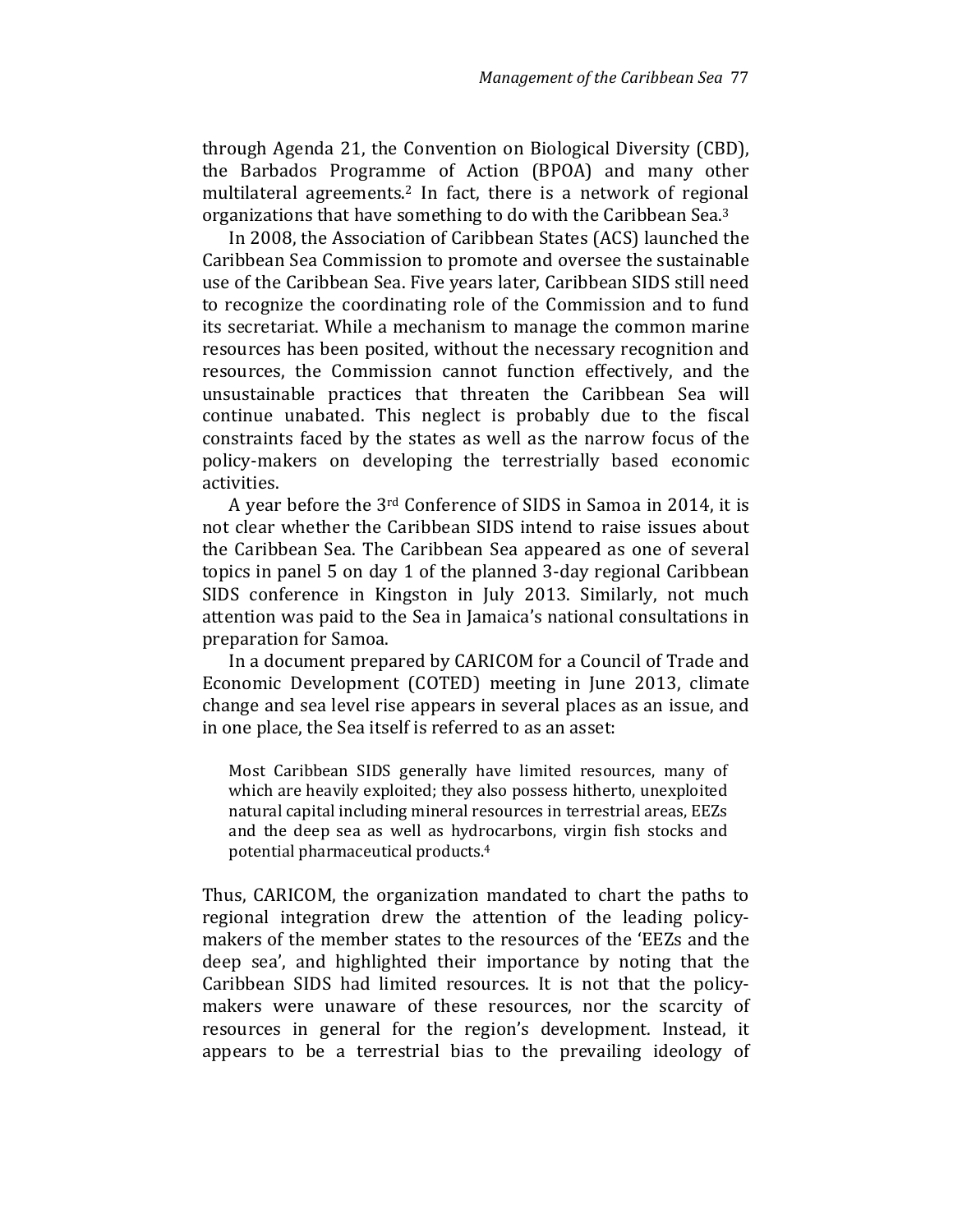development that tends to marginalize the perception of the potential of marine resources.

Earlier in 2013, an Expert Group meeting on oceans was convened at UN Headquarters in New York. The keynote address by Ambassador Jumeau for Climate Change and SIDS for the Seychelles focused on the two specific vulnerabilities of SIDS: high indebtedness and the vulnerability to extreme weather, both particularly relevant to Caribbean SIDS.5 Throughout the discussions, linkages were drawn between environmental concerns and social and economic development. This was especially apparent in the discussion of fisheries, and the discussion of the Caribbean Sea as a Special Area for sustainable development.

One Caribbean participant in the meeting noted the weak participation of Caribbean experts in the meeting, and in the associated briefing by the Alliance of Small Island States (AOSIS). This was yet another indicator that the Caribbean countries could do more to prepare the region for the meeting in Samoa, and, in particular, to elevate the Caribbean Sea in the list of priority issues to be raised at the summit. It is also true that the region's diplomatic services have been stretched to meet the escalating international agenda arising from the many international agreements within the tightening fiscal constraints on public expenditure for the respective foreign services. Caribbean governments will have to balance sharper focus on critical issues, with maintaining broad coverage of their international commitments. There is a case for including the management of the Caribbean Sea within the narrowing list of priorities through closer regional cooperation to maximize the international presence of limited diplomatic resources.

There is evidence that the Pacific SIDS are rebranding themselves as Large Ocean States with a focus on their high value fisheries and deep-sea minerals, in an explicit move away from highlighting their vulnerability as the basis for special attention by the international community. In declaring the theme of the 43rd Pacific Leaders' Forum to be the 'Large Ocean Island States – the Pacific Challenge', the Prime Minister of the Cook Islands cited the decision of the Forum in the previous year to recognize the responsibility of the Pacific Island countries for the Pacific Ocean, and to see its critical role in their sustainable development. Specifically, he referred to the Pacific as an 'Ocean of opportunity and that capitalizing on its potential was crucial for the future of the Pacific and the livelihoods of Pacific Island people'.6 He cited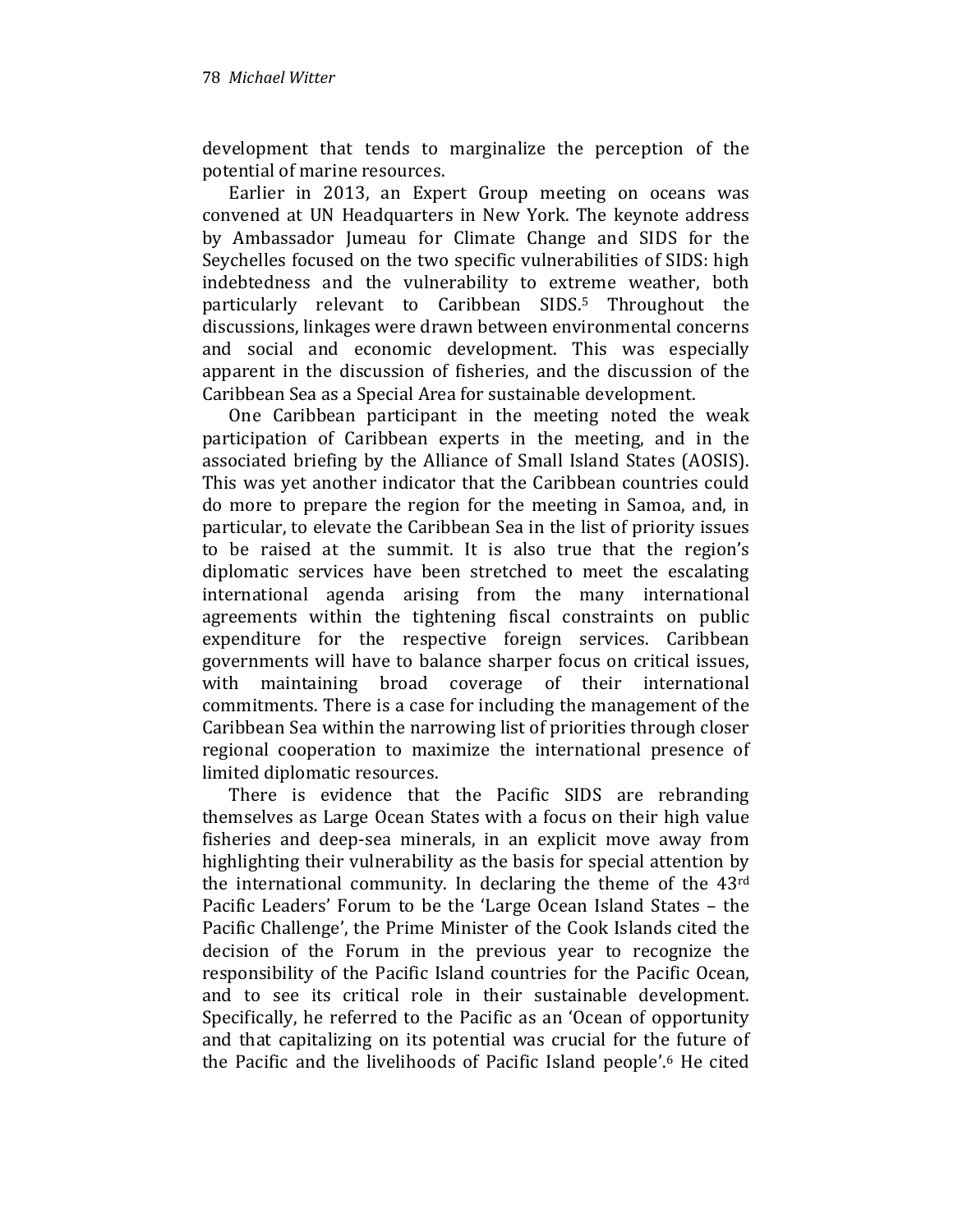the ancestral view of the inseparable connection between the people and their environment and between their land and the surrounding Ocean. On the basis of this he proposed that:

Whilst the Cook Islands fully supports the need for international recognition to be given of the special needs and vulnerability of our island states as SIDS, I also think it is time to recognize and reflect in our national and regional strategies a greater balance in the interrelationship between our islands and the large ocean realm in which we live.<sup>7</sup>

Perhaps it is time for the Caribbean SIDS to put the Caribbean Sea at the centre of their development strategies as well. It is widely reported that only 10% of Caribbean reefs have live coral cover, and that most are dead or dying. The region's tourism depends heavily on its beaches, and both tourism and coastal livelihoods depend heavily on fishing. The Caribbean Sea is very important for transportation through the Panama Canal, intra-regional transport of commercial goods, and coastal transportation for many countries. Finally, the Sea is highly valued in Caribbean culture.

The Intergovernmental Panel on Climate Change's (IPCC) 'AR4' projection is for the sea level to rise 0.18 to 0.59 meters over the course of the 21st century. Based on more recent data, Caribsave is projecting a 1.5 meter to 2 meter rise in the sea level.8 Even the most conservative projections suggest that sea level rise will pose threats to the existence of some Caribbean SIDS, like the Cayman and Turks and Caicos Islands, as well as the coastal regions of the other countries.

Caribbean SIDS should consider rebranding themselves as maritime states with a development strategy that revolves around rebuilding fish stocks, and developing marine parks and recreational facilities in the inshore. They should explore the feasibility of ocean thermal and wave energy as alternatives to imported fossil fuels. There is a challenge of providing fresh water for countries with limited resources of freshwater of their own. Indeed, the Caribbean Sea should be seen as a central shared resource for development.

Over-fishing by commercial fishers, many of whom are external to the region, has depleted fish stocks in the Caribbean. The strategic plan of the Caribbean Regional Fisheries Mechanism, 2007-2012, proposed promotion of sanctuaries, establishing artificial reefs, and regulation of commercial fishing, including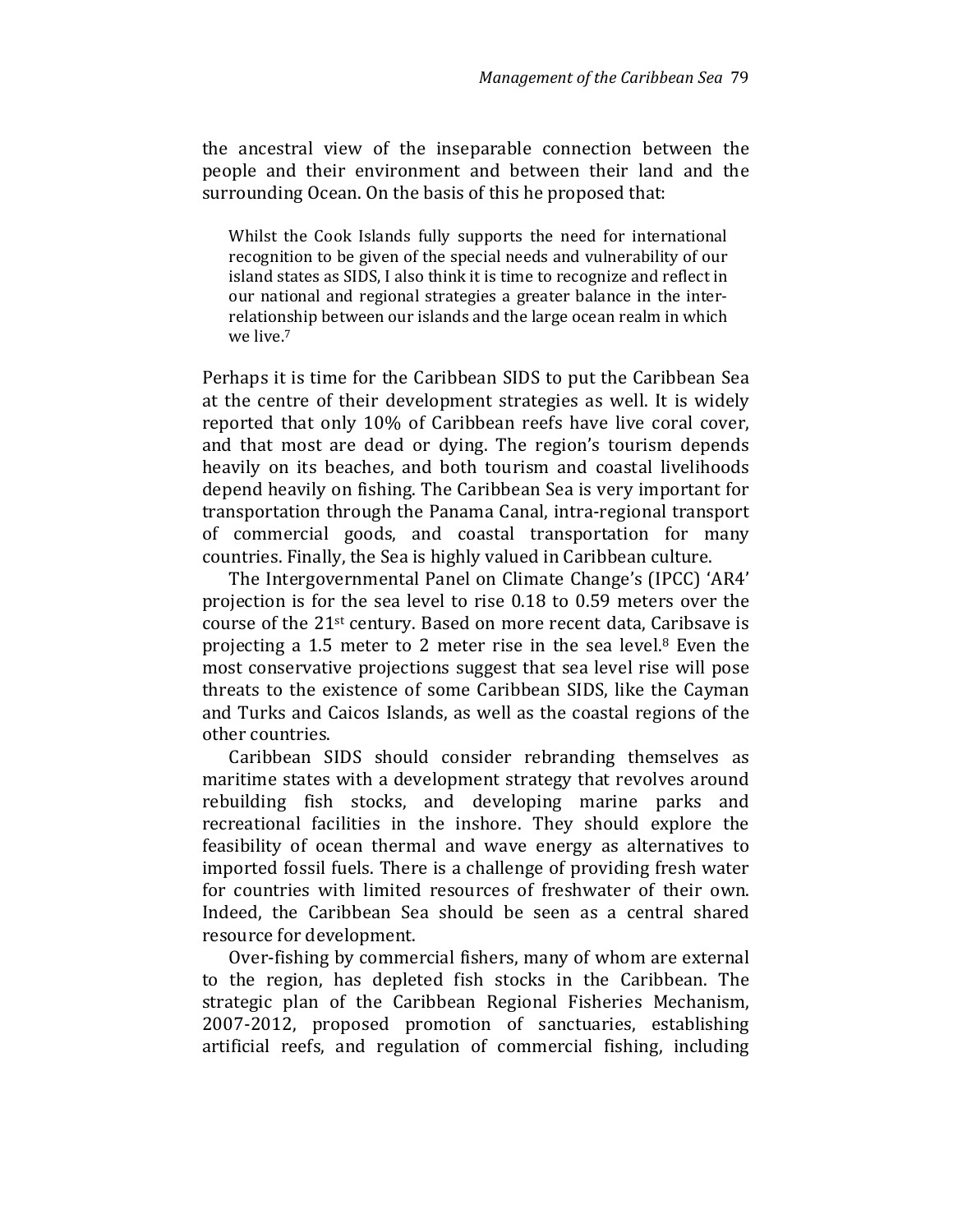catches taken by 'distant waters fishing vessels'<sup>9</sup> – as key elements of the management of regional fish stocks.

The costs of sea level rise will be very high because of the pattern of commercial and residential development in the coastal zones of the Caribbean SIDS. The extreme case of Georgetown, Guyana which is already seven feet below sea level protected by an expensive sea wall is illustrative of the challenge of managing the impact of sea level rise. The sustainable strategy will be to move development inland away from the coast on a gradual basis so as to risk sudden destruction and disaster from extreme wave actions. There will still remain the risk of contamination of ground water resources.

Proper management of the Caribbean Sea and the relationship of Caribbean societies to the Sea, requires data and information from regular, instituted, research processes on current activities, as well as the monitoring of studies of the impacts of climate change on the region.

The same strategies that will manage the fisheries will also contribute to the marine attractions – sport fishing and diving – for tourists. Marine parks can serve as fish sanctuaries and nonmotorized recreational activities that are consistent with sustainable tourism.

The Caribbean Sea is also a potential source of ocean thermal energy. Al Binger has long been an advocate of OTEC for SIDS, with theoretical and practical experience in research and project development. In addition to energy, he argues that OTEC plants produce cold water that can be used for mariculture and fresh water that can be used for hydroponics.<sup>10</sup> The Bahamas Electricity Corporation was reported in 2011 to have signed an agreement with a USA based company to build two (2) OTEC plants.<sup>11</sup> In the context of the long-run increase in imported petroleum and the short-run imperative to cut back on the discharge of the green house gases discharged from petroleum based power plants, OTEC and other alternative renewable energy sources warrant priority consideration from Caribbean policy-makers.

The Caribbean SIDS should raise the issues of the protection and management of the Caribbean Sea in Samoa. They are likely to resonate with the new emphasis of the Pacific states on their marine resources. The marine space of the Caribbean and the other SIDS will broaden their identity in international negotiations, and raise the importance of the management of oceans and seas for economic development of the SIDS that they surround. In addition,